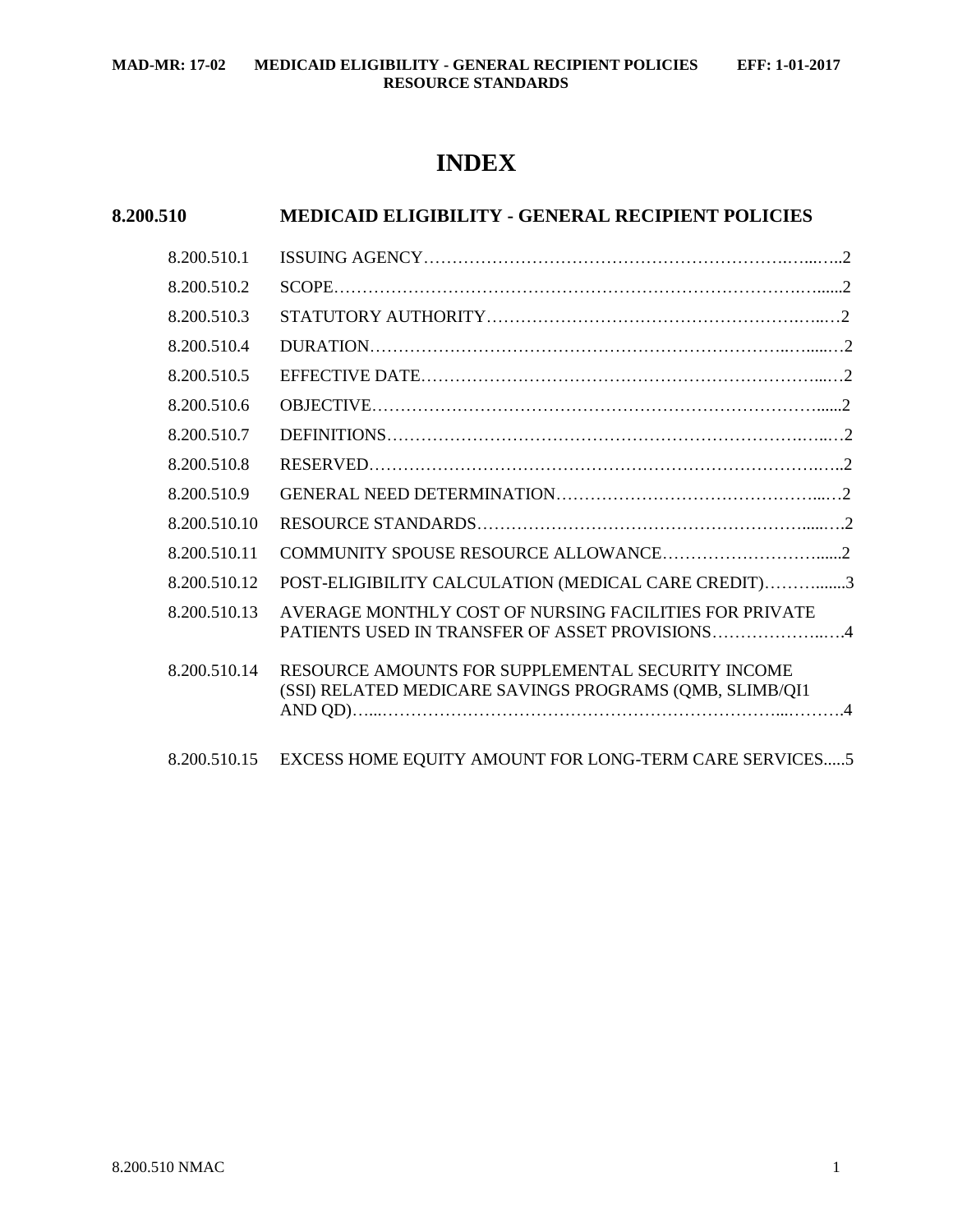#### **TITLE 8 SOCIAL SERVICES CHAPTER 200 MEDICAID ELIGIBILITY - GENERAL RECIPIENT POLICIES PART 510 RESOURCE STANDARDS**

<span id="page-1-0"></span>**8.200.510.1 ISSUING AGENCY:** New Mexico Human Services Department (HSD). [8.200.510.1 NMAC - Rp, 8.200.510.1 NMAC, 7/1/2015]

<span id="page-1-1"></span>**8.200.510.2 SCOPE:** The rule applies to the general public. [8.200.510.2 NMAC - Rp, 8.200.510.2 NMAC, 7/1/2015]

<span id="page-1-2"></span>**8.200.510.3 STATUTORY AUTHORITY:** The New Mexico medicaid program and other health care programs are administered pursuant to regulations promulgated by the federal department of health and human services under Title XIX of the Social Security Act as amended or by state statute. See Section 27-1-12 et seq. NMSA 1978.

[8.200.510.3 NMAC - Rp, 8.200.510.3 NMAC, 7/1/2015]

<span id="page-1-3"></span>**8.200.510.4 DURATION:** Permanent.

[8.200.510.4 NMAC - Rp, 8.200.510.4 NMAC, 7/1/2015]

<span id="page-1-4"></span>**8.200.510.5 EFFECTIVE DATE:** July 1, 2015, unless a later date is cited at the end of a section. [8.200.510.5 NMAC - Rp, 8.200.510.5 NMAC, 7/1/2015]

<span id="page-1-5"></span>**8.200.510.6 OBJECTIVE:** The objective of this rule is to provide specific instructions when determining eligibility for the medicaid program and other health care programs. Generally, applicable eligibility rules are detailed in the medical assistance division (MAD) eligibility policy manual, specifically 8.200.400 NMAC, *General Medicaid Eligibility*. Processes for establishing and maintaining MAD eligibility are detailed in the income support division (ISD) general provisions 8.100 NMAC, *General Provisions for Public Assistance Programs*. [8.200.510.6 NMAC - Rp, 8.200.510.6 NMAC, 7/1/2015]

#### <span id="page-1-6"></span>**8.200.510.7 DEFINITIONS [RESERVED]**

<span id="page-1-7"></span>**8.200.510.8 [RESERVED]**

[8.200.510.8 NMAC - Rp, 8.200.510.8 NMAC, 7/1/2015; A/E, 3/1/2017]

<span id="page-1-8"></span>**8.200.510.9 GENERAL NEED DETERMINATION:** To be eligible for medical assistance division (MAD) benefits, an applicant or recipient must meet specific resource and income standards based on eligibility category. [8.200.510.9 NMAC - Rp, 8.200.510.9 NMAC, 7/1/2015]

<span id="page-1-9"></span>**8.200.510.10 RESOURCE STANDARDS:** For specific information on liquid, non-liquid and countable resources, resource exclusions, deemed resources, resource transfers or trusts see specific medical assistance programs (MAP) eligibility categories. Standards for community spouse resource allowance, medical care credit calculations and average cost for nursing facility care are included in this section. [8.200.510.10 NMAC - Rp, 8.200.510.10 NMAC, 7/1/2015]

<span id="page-1-10"></span>**8.200.510.11 COMMUNITY SPOUSE RESOURCE ALLOWANCE (CSRA):** The CSRA standard varies based on when the applicant or recipient become institutionalized for a continuous period. The CSRA remains constant even if it was calculated prior to submission of a formal MAP application. If institutionalization began:

**A.** Between September 30, 1989 and December 31, 1989, the state maximum CSRA is \$30,000 and the federal maximum CRSA is \$60,000.

**B.** On or after January 1, 1990, the state minimum is \$31,290 and the federal maximum CSRA is \$62,580.

**C.** On or after January 1, 1991, the state minimum is \$31,290 and the federal maximum CSRA is \$66,480.

**D.** On or before January 1, 1992, the state minimum is \$31,290 and the federal maximum CSRA is \$68,700.

**E.** On or after January 1, 1993, the state minimum is \$31,290 and the federal maximum CSRA is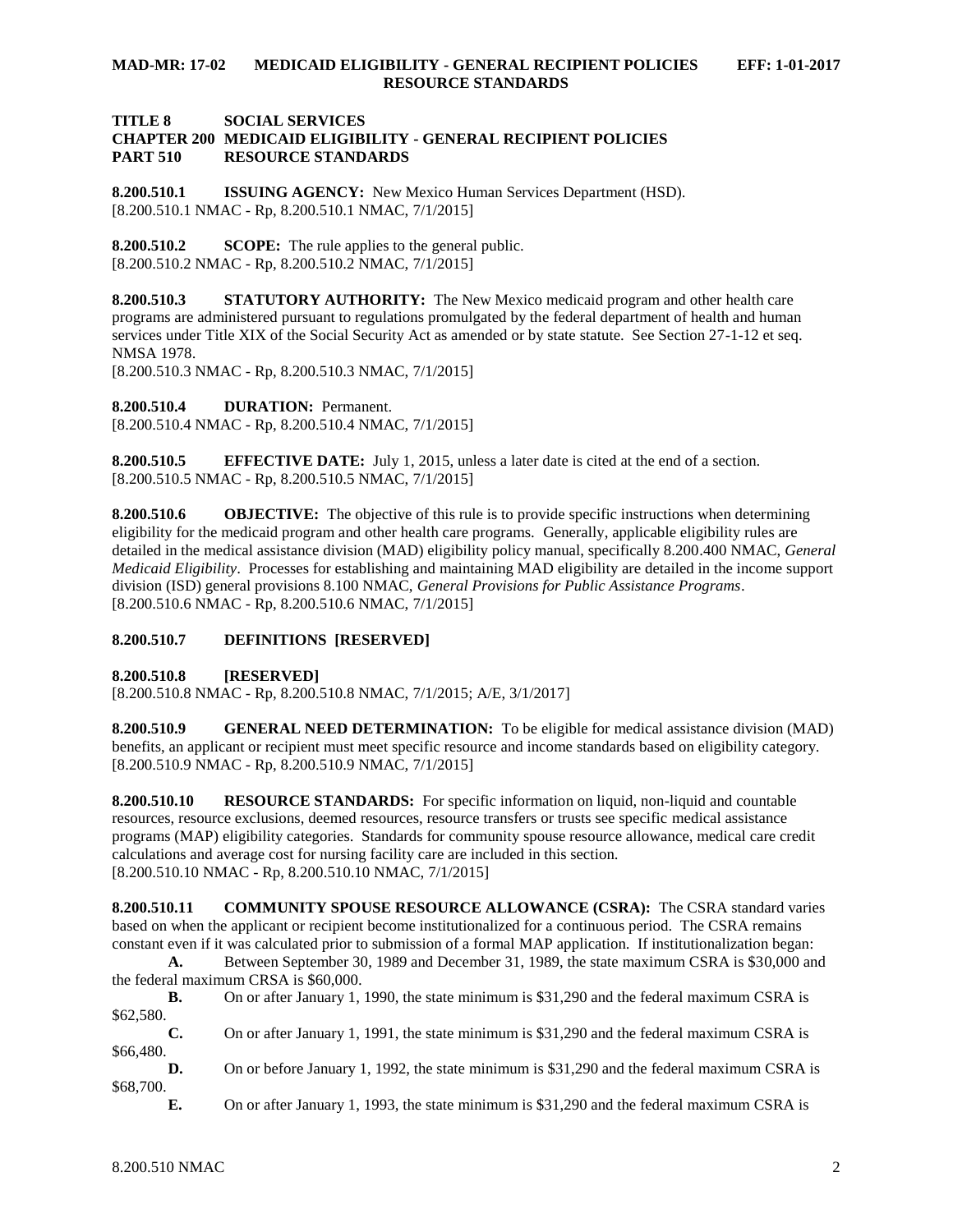| \$70,740.                                                                           |                                                                                            |  |  |  |
|-------------------------------------------------------------------------------------|--------------------------------------------------------------------------------------------|--|--|--|
| F.                                                                                  | On or after January 1, 1994, the state minimum is \$31,290 and the federal maximum CSRA is |  |  |  |
| \$72,660.<br>G.                                                                     | On or after January 1, 1995, the state minimum is \$31,290 and the federal maximum CSRA is |  |  |  |
| \$74,820.                                                                           |                                                                                            |  |  |  |
| Η.                                                                                  | On or after January 1, 1996, the state minimum is \$31,290 and the federal maximum CSRA is |  |  |  |
| \$76,740.<br>I.                                                                     | On or after January 1, 1997, the state minimum is \$31,290 and the federal maximum CSRA is |  |  |  |
| \$79,020.                                                                           |                                                                                            |  |  |  |
| J.                                                                                  | On or after January 1, 1998, the state minimum is \$31,290 and the federal maximum CSRA is |  |  |  |
| \$80,760.<br>К.                                                                     | On or after January 1, 1999, the state minimum is \$31,290 and the federal maximum CSRA is |  |  |  |
| \$81,960.                                                                           |                                                                                            |  |  |  |
| L.                                                                                  | On or after January 1, 2000, the state minimum is \$31,290 and the federal maximum CSRA is |  |  |  |
| \$84,120.<br>М.                                                                     | On or after January 1, 2001, the state minimum is \$31,290 and the federal maximum CSRA is |  |  |  |
| \$87,000.                                                                           |                                                                                            |  |  |  |
| N.                                                                                  | On or after January 1, 2002, the state minimum is \$31,290 and the federal maximum CSRA is |  |  |  |
| \$89,280.<br><b>O.</b>                                                              | On or after January 1, 2003, the state minimum is \$31,290 and the federal maximum CSRA is |  |  |  |
| \$90,660.                                                                           |                                                                                            |  |  |  |
| Р.                                                                                  | On or after January 1, 2004, the state minimum is \$31,290 and the federal maximum CSRA is |  |  |  |
| \$92,760.<br>Q.                                                                     | On or after January 1, 2005, the state minimum is \$31,290 and the federal maximum CSRA is |  |  |  |
| \$95,100.                                                                           |                                                                                            |  |  |  |
| R.<br>\$99,540.                                                                     | On or after January 1, 2006, the state minimum is \$31,290 and the federal maximum CSRA is |  |  |  |
| S.                                                                                  | On or after January 1, 2007, the state minimum is \$31,290 and the federal maximum CSRA is |  |  |  |
| \$101,640.                                                                          |                                                                                            |  |  |  |
| Т.<br>\$104,400.                                                                    | On or after January 1, 2008, the state minimum is \$31,290 and the federal maximum CSRA is |  |  |  |
| U.                                                                                  | On or after January 1, 2009, the state minimum is \$31,290 and the federal maximum CSRA is |  |  |  |
| \$109,560.                                                                          |                                                                                            |  |  |  |
| V.<br>remains \$109,560.                                                            | On or after January 1, 2010, the state minimum is \$31,290 and the federal maximum CSRA    |  |  |  |
| W.                                                                                  | On or after January 1, 2011, the state minimum is \$31,290 and the federal maximum CSRA    |  |  |  |
| remains \$109,560.                                                                  |                                                                                            |  |  |  |
| Х.<br>\$113,640.                                                                    | On or after January 1, 2012, the state minimum is \$31,290 and the federal maximum CSRA is |  |  |  |
| Υ.                                                                                  | On or after January 1, 2013, the state minimum is \$31,290 and the federal maximum CSRA is |  |  |  |
| \$115,920.                                                                          |                                                                                            |  |  |  |
| Z.<br>\$117,240.                                                                    | On or after January 1, 2014, the state minimum is \$31,290 and the federal maximum CSRA is |  |  |  |
| AA.                                                                                 | On or after January 1, 2015, the state minimum is \$31,290 and the federal maximum CSRA is |  |  |  |
| \$119,220.                                                                          |                                                                                            |  |  |  |
| BB.<br>\$119,220.                                                                   | On or after January 1, 2016, the state minimum is \$31,290 and the federal maximum CSRA is |  |  |  |
| CC.                                                                                 | On or after January 1, 2017, the state minimum is \$31,290 and the federal maximum CSRA is |  |  |  |
| \$119,220.                                                                          |                                                                                            |  |  |  |
| [8.200.510.11 NMAC - Rp, 8.200.510.11 NMAC, 7/1/2015; A/E, 1/1/2016; A/E, 3/1/2017] |                                                                                            |  |  |  |
|                                                                                     |                                                                                            |  |  |  |

<span id="page-2-0"></span>**8.200.510.12 POST-ELIGIBILITY CALCULATION (MEDICAL CARE CREDIT):** Apply applicable deductions in the order listed below when determining the medical care credit for an institutionalized spouse. **DEDUCTION**<br> **AMOUNT**<br> **A.** Personal needs allowance for institutionalized spouse \$69 **A.** Personal needs allowance for institutionalized spouse \$69<br> **B.** Minimum monthly maintenance needs allowance (MMMNA) \$2,002 Minimum monthly maintenance needs allowance (MMMNA)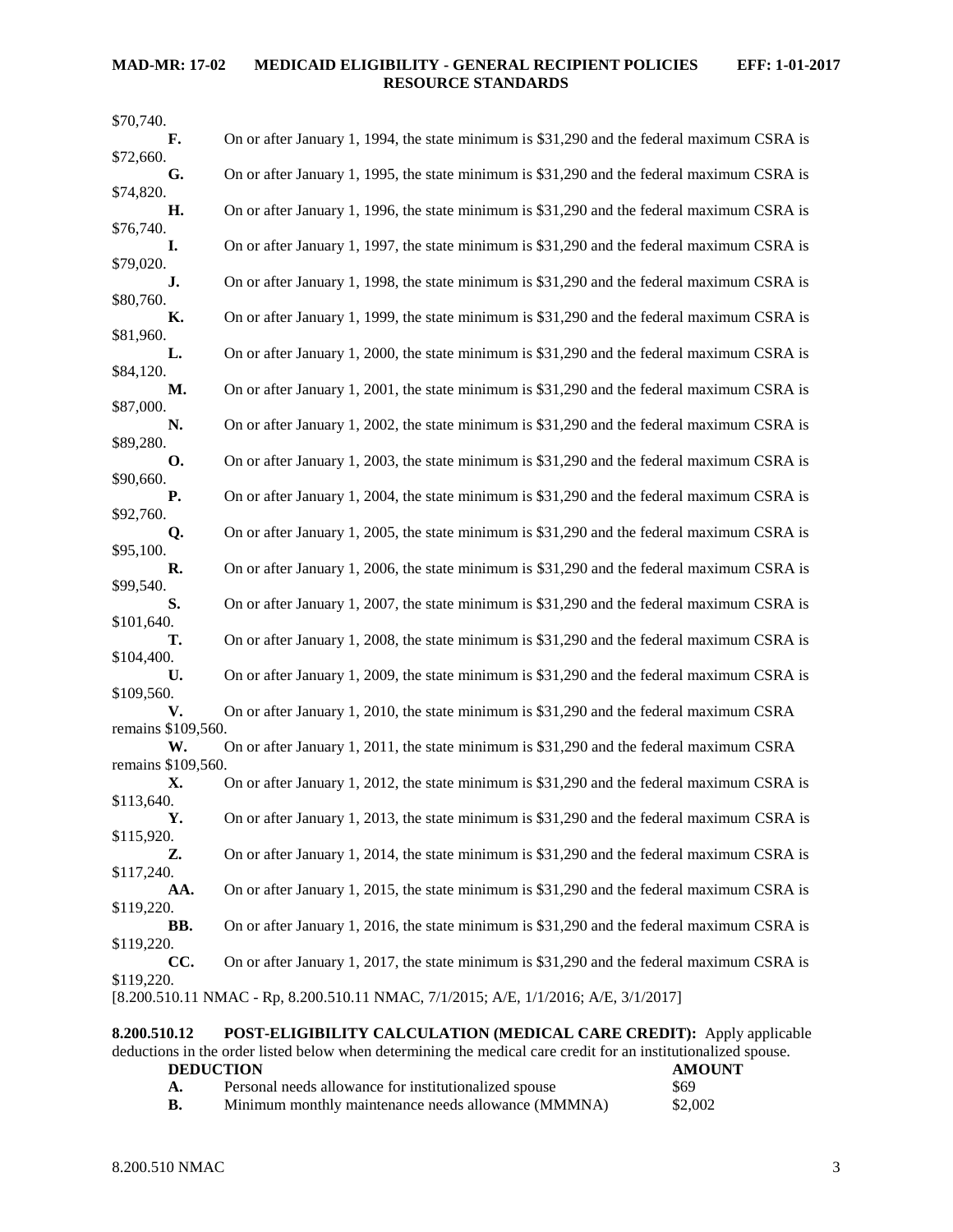**C.** The community spouse monthly income allowance (CSMIA) is calculated by subtracting the community spouse's gross income from the MMMNA:

**(1)** If allowable shelter expenses of the community spouse exceed \$600 deduct an excess shelter allowance from community spouse's income that includes: expenses for rent; mortgage (including interest and principal); taxes and insurance; any maintenance charge for a condominium or cooperative; and an amount for utilities (if not part of maintenance charge above); use the standard utility allowance (SUA) deduction used in the food stamp program for the utility allowance.

**(2)** Excess shelter allowance may not exceed a maximum of \$1,021.

**D.** Any extra maintenance allowance ordered by a court of jurisdiction or a state administrative hearing officer.

**E.** Dependent family member income allowance (if applicable) calculated as follows: 1/3 X MMMNA - dependent member's income).

**F.** Non-covered medical expenses.

**G.** The maximum total of the community spouse monthly income allowance and excess shelter deduction may not exceed \$3,023.

[8.200.510.12 NMAC - Rp, 8.200.510.12 NMAC, 7/1/2015; A/E, 3/1/2017]

#### <span id="page-3-0"></span>**8.200.510.13 AVERAGE MONTHLY COST OF NURSING FACILITIES FOR PRIVATE PATIENTS USED IN TRANSFER OF ASSET PROVISIONS:** Costs of care are based on the date of application registration. **DATE AVERAGE COST PER MONTH**

| A.                       | July 1, 1988 - Dec. 31, 1989            | $$1,726$ per month                 |
|--------------------------|-----------------------------------------|------------------------------------|
| <b>B.</b>                | Jan. 1, 1990 - Dec. 31, 1991            | \$2,004 per month                  |
| C.                       | Jan. 1, 1992 - Dec. 31, 1992            | $$2,217$ per month                 |
| D.                       | Effective July 1, 1993, for application | \$2,377 per month                  |
|                          | register on or after Jan. 1, 1993       |                                    |
| Е.                       | Jan. 1, 1994 - Dec. 31, 1994            | $$2,513$ per month                 |
| F.                       | Jan. 1, 1995 - Dec. 31, 1995            | \$2,592 per month                  |
| G.                       | Jan. 1, 1996 - Dec. 31, 1996            | $$2,738$ per month                 |
| Η.                       | Jan. 1, 1997 - Dec. 31, 1997            | \$2,889 per month                  |
| I.                       | Jan. 1, 1998 - Dec 31, 1998             | $$3,119$ per month                 |
| J.                       | Jan. 1, 1999 - Dec. 31, 1999            | \$3,429 per month                  |
| Κ.                       | Jan. 1, 2000 - Dec. 31, 2000            | \$3,494 per month                  |
| L.                       | Jan. 1, 2001 - Dec. 31, 2001            | \$3,550 per month                  |
| M.                       | Jan. 1, 2002 - Dec. 31, 2002            | \$3,643 per month                  |
| N.                       | Jan. 1, 2003 - Dec. 31, 2003            | \$4,188 per month                  |
| 0.                       | Jan. 1, 2004 - Dec. 31, 2004            | \$3,899 per month                  |
| <b>P.</b>                | Jan. 1, 2005 - Dec. 31, 2005            | \$4,277 per month                  |
| Q.                       | Jan. 1, 2006 - Dec. 31, 2006            | \$4,541 per month                  |
| R.                       | Jan. 1, 2007 - Dec. 31, 2007            | $$4,551$ per month                 |
| S.                       | Jan. 1, 2008 - Dec. 31, 2008            | \$4,821 per month                  |
| T.                       | Jan. 1, 2009 - Dec. 31, 2009            | \$5,037 per month                  |
| U.                       | Jan. 1, 2010 - Dec. 31, 2010            | \$5,269 per month                  |
| V.                       | Jan. 1, 2011 - Dec. 31, 2011            | \$5,774 per month                  |
| W.                       | Jan. 1, 2012 - Dec. 31, 2012            | \$6,015 per month                  |
| X.                       | Jan. 1, 2013 - Dec. 31, 2013            | \$6,291 per month                  |
| Υ.                       | Jan. 1, 2014 - Dec. 31, 2014            | \$6,229 per month                  |
| Z.                       | Jan. 1, 2015 - Dec. 31, 2015            | \$6,659 per month                  |
| AA.                      | Jan. 1, 2016 - Dec. 31, 2016            | \$7,786 per month                  |
| BB.                      | Jan. 1, 2017                            | $$7,485$ per month                 |
| $\sim$ 10 10 10 $\sim$ 0 | $0.200.510.123 B + C = 11.0015 + F$     | 211,0017<br>1/1/0.01<br>$\sqrt{2}$ |

[8.200.510.13 NMAC - Rp, 8.200.510.13 NMAC, 7/1/2015; A/E, 1/1/2016; A/E, 3/1/2017]

### <span id="page-3-1"></span>**8.200.510.14 RESOURCE AMOUNTS FOR SUPPLEMENTAL SECURITY INCOME (SSI) RELATED MEDICARE SAVINGS PROGRAMS (QMB, SLIMB/QI1 AND QD):** The following resource standards are

inclusive of the \$1,500 per person burial exclusion.

| A. | Individual | \$8,780;  |
|----|------------|-----------|
| В. | Couple     | \$13,930. |